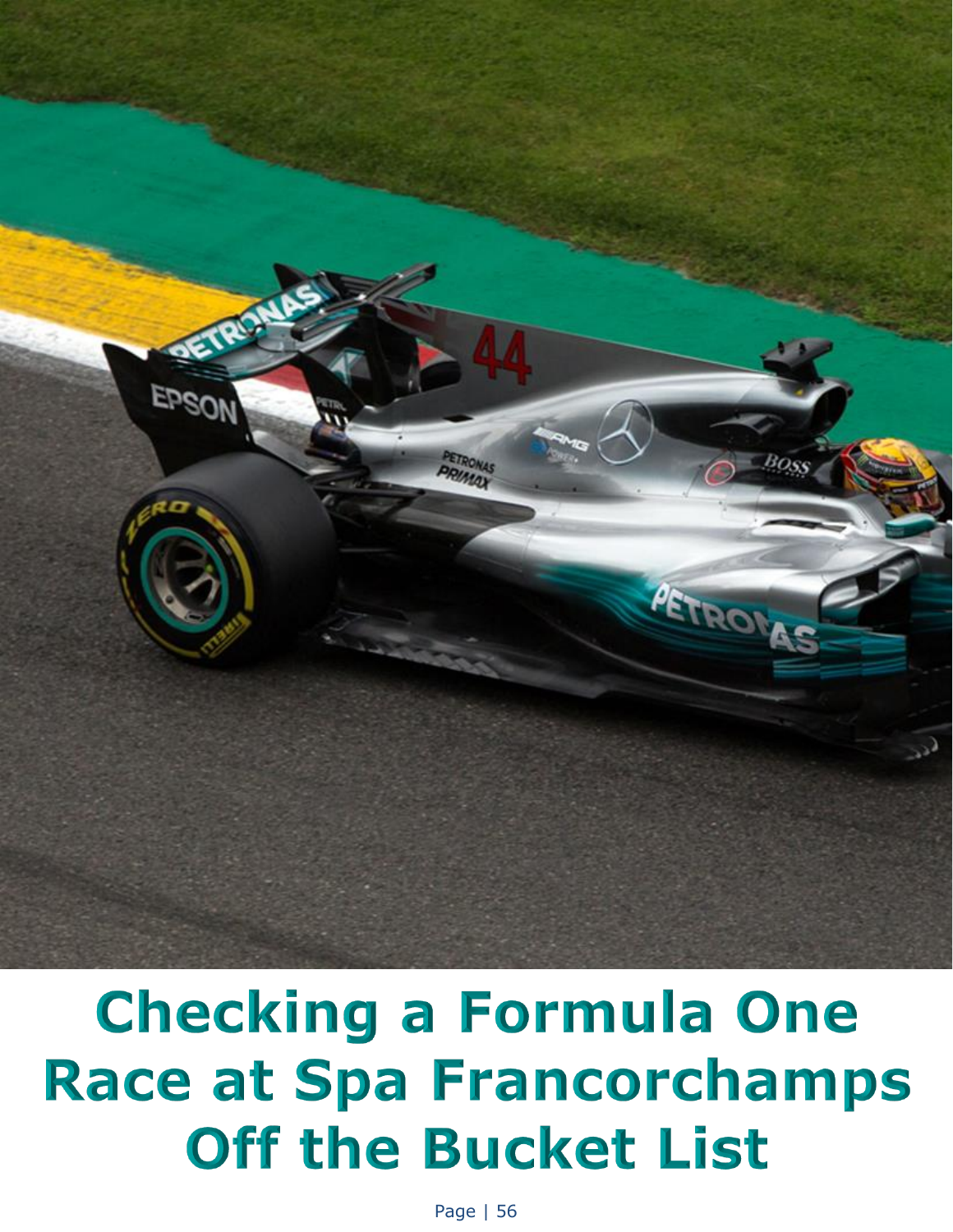

**story by Kevin Ehrlich | photos by Kevin Ehrlich and Mary Fischer**

hen the stars aligned to permit a visit to Spa Francorchamps in south eastern Belgium for the Formula One race, it was difficult to pass. The echoes of history and the drama of such a natural terrain road course are compelling. A visit to the scenic Ardennes Forest and surrounding areas in August is a lovely way to spend a few days.

Formula One is largely a made for television event with twenty grands prix spread across the globe. Television cameras capture the best views and replays, timing and scoring and driver radio chatter make it easy to feel a part of the action unfolding from the big screen in your home.

The Southwest Star Magazine – your cars & your events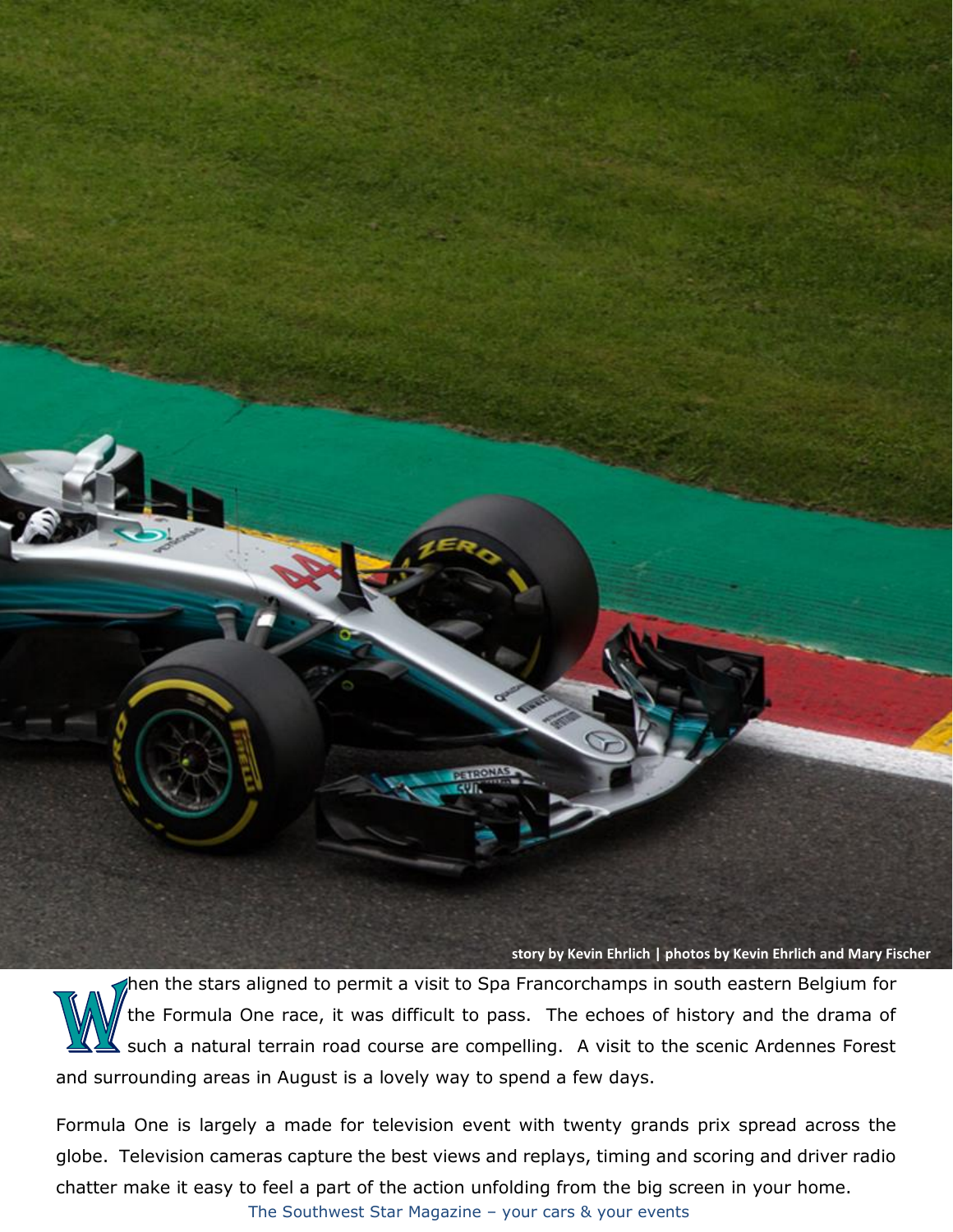

As with any event, however, auto racing is a visceral experience. Television can't adequately capture the buzz of the crowd filing in or the excitement as fans of a particular driver, team or nationality wave their flags and sound their air horns as their favorite passes by.

There are areas in the interior of the circuit where nothing is visible but trees and the single path that leads through the forest. Sunlight struggles to breach the canopy of trees. The full racing circus is far out of sight but the wail of unseen land-based missiles echo through the dark and misty forest.

Spa Francorchamps is also a long track (4.3 miles) and a roller coaster of elevation. Television absolutely undersells this element of the circuit. It is much steeper and the elevation much more striking than digital pictures suggest.

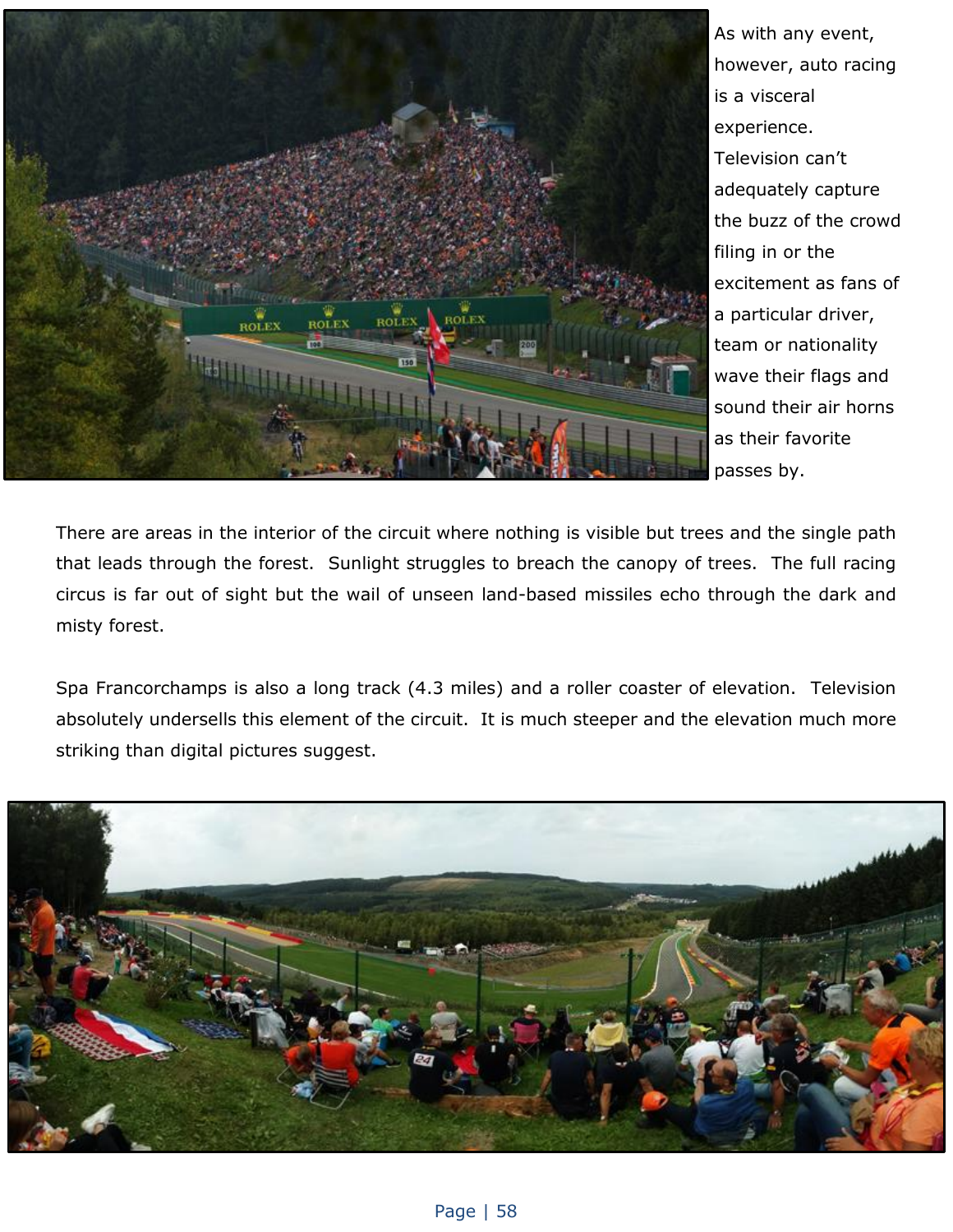Before going further, a robust caveat is in order. An average day at the track is still better than many good days spent elsewhere. Getting the chance to see the Formula One circus in person is great fun.

However, if you're planning to attend



a race in person, it pays to do your homework and be realistic about what to expect.

Aside from the action on track, Formula One is good at selling glamour. Beautiful people strolling the grid and sipping on champagne in spiffy hospitality areas with great views taking in the action looks wonderful. It surely is - but unless you're a celebrity or a wealthy patron, that is not the experience of most visitors. Access is very restricted and very expensive.

Planning to get up close to the Formula One cars and drivers in the garages? There is usually a pit lane walk on Thursday afternoon for 3-day pass holders where you might get a glimpse. Otherwise, there is realistically no chance to get close. Same goes for the support race paddocks like Formula 2 or Porsche Supercup. By comparison, racing fans in IndyCar and sportscars enjoy incredible access.

To take in the track action, most spectators have two choices – reserved grandstand seating or general admission. A reserved ticket for one adult for 3-day weekend on the start/finish straight opposite the pits cost €580. At current exchange rates, that's about USD\$683. For one ticket. In a grandstand. With no celebrities. Or champagne.

Let's say that you would rather move to the other side of the track and watch from the top of the famous Eau Rouge corner. No race start or finish or pit activity, but Spa is all about slicing up Eau Rouge at speeds that test driver and machine, right? A single three-day pass costs €445 or about USD\$523.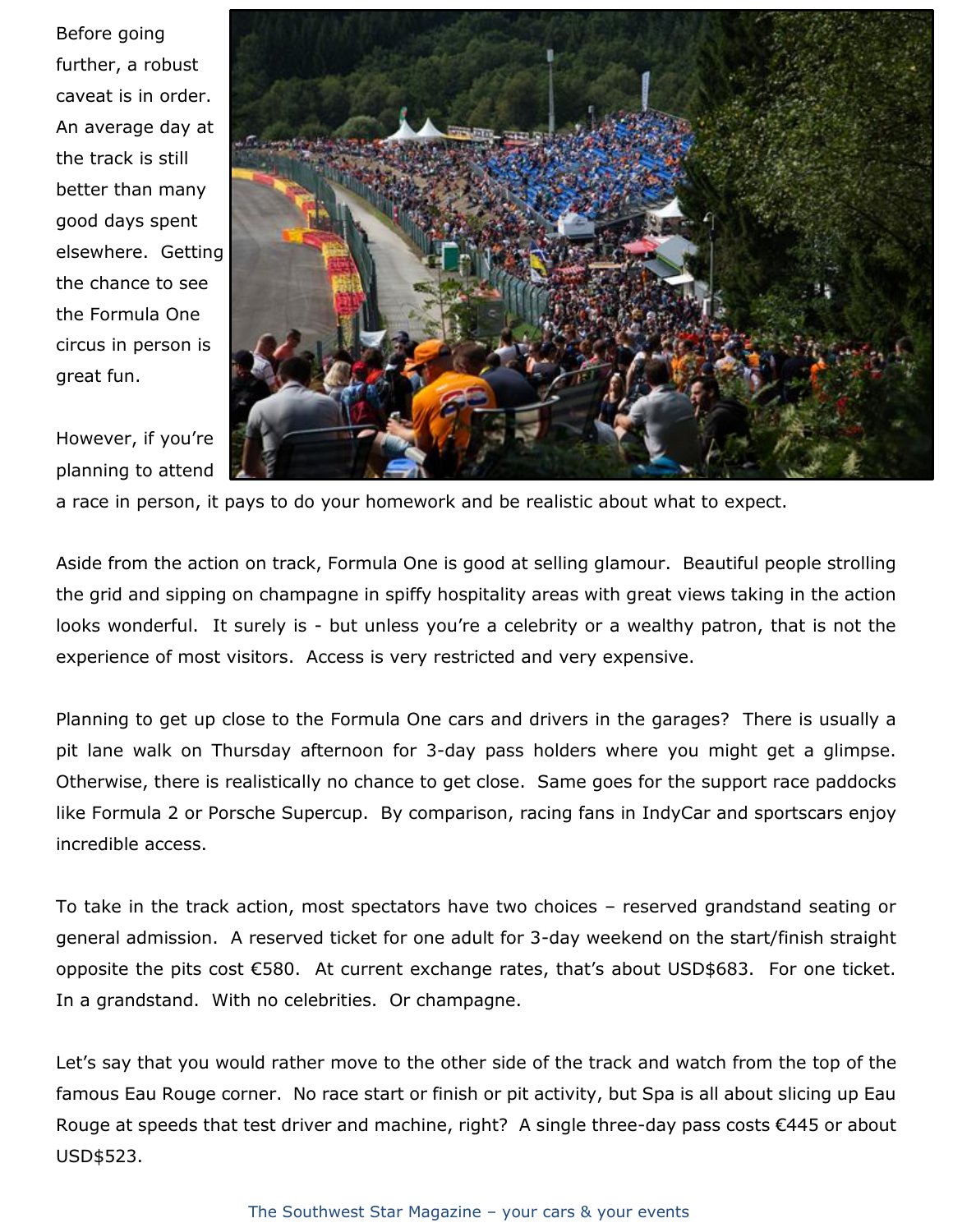

Let's say that you still want a grandstand seat, but want a more modest tariff and you don't care how far away from the pits or Eau Rouge you are. A mere €385 gets you a seat at the highest elevation of the track at the Bruxelles hairpin corner. That's USD\$453. It is covered, but there are no celebrities. Or champagne.

If you're getting the sense that Formula One isn't a bargain, you're right. Most spectators at Spa skip the grandstands completely in favor of general admission tickets. A mere €145 (or USD\$171) gets you access to the grounds for three days and then it is up to you to find a spot along the fencing or in the forest. There are no reserved seats. There are no covered grandstands. There are no celebrities or champagne. But there is plenty of atmosphere…

Almost everyone around the track wears some sort of team or driver gear or national colors. Flags are carried and banners are hung. For the 2017 event, it seemed like the entire population of Holland evacuated to the circuit and bathed in orange to support Red Bull driver Max Verstappen. One estimate suggested 80,000 fans made the trip from Holland alone. They were out in numbers and they were excited.

For most, the general admission ticket is the ticket of choice. Spectators bring folding chairs, blankets, seating cushions or just sit on the ground. Steeper hillsides have been carved to create small ledges to sit or stand. In a few cases, creative fans built temporary tree houses or strung hammocks between trees. As you might imagine, the rain makes some seating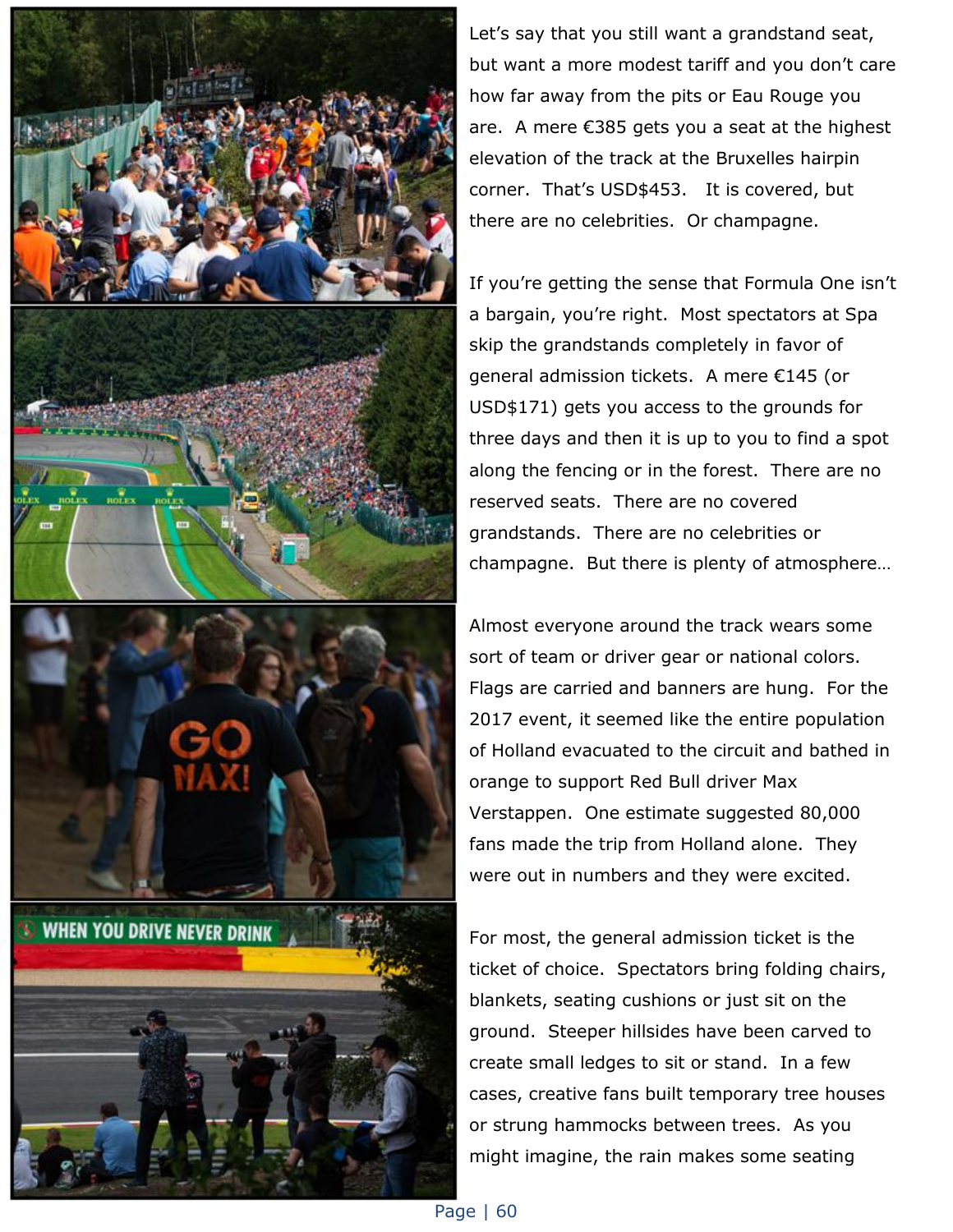(and walking) options more precarious than others. A little mud can make those visions of celebrities, champagne and stunning vistas seem like they are miles away. Well, to be fair, given the length of the track, the fancy paddock clubs are actually miles away…

In theory, a general admission ticket ought to be a great way to move around the circuit, taking in the different parts of the track from different vistas. In practice, many spectators plant along

the fences, gather around the photo holes cut into the fencing, and do not wander. The elevation and track length also have an impact on where fans can or are willing to hike for vistas. Reserved grandstands also limit access to areas of the track where they are set up, so your general admission ticket only gives you a vague notion of Eau Rouge or several other corners.

Most spectators treat the event as an opportunity for a picnic. They bring chairs, coolers, beverages and their own food. Track food and beer is always nearby with plenty of vendor trailers with frites and Heineken as the favorites.

Fancy a souvenir? Common trailers sell t-shirts, hats and other clothing and goodies for all teams and marques in the F1 fan village. Don't come expecting bargains. €30 (or



USD\$35) will be required to get a basic t-shirt or hat of your favorite marque or driver. Prices escalate from there.

The Fan Village also includes other displays. This year, Michael Schumacher's 1994 Benneton F1 car was on display. Schumacher claimed his first Formula One win at Spa 25 years ago and not only was the car brought to the track, but his son took it for a ride around the track before the race on Sunday.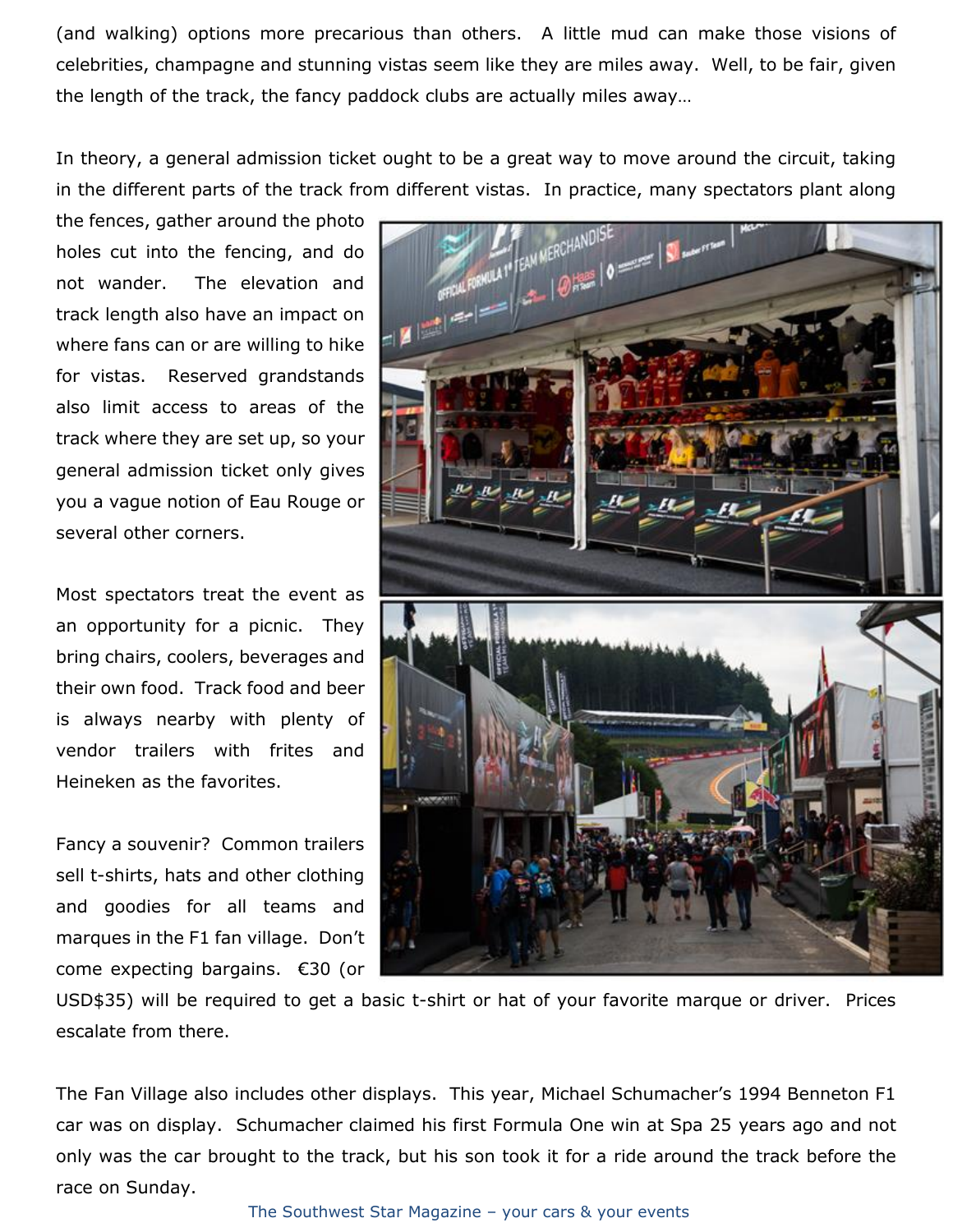Of course, spectators need to actually get to the track. Most spectators arrive by car and park in one of three parking areas – at  $\epsilon$ 16 per day (appx USD\$19) – a tariff not included in your ticket price. Plan ahead because the track is large. After spectating on one end of the track, allocate about an hour to hike back to the car on the other end of track (ask us how we know). Planning ahead to reserve a parking pass closer to where you intend to be is prudent. The inevitable rain can transform the grassy parking lots into wet and muddy challenges for footing and driving to get out to pavement.

Arrive early and plan on taking some time with traffic on the way out. Hundreds of thousands of people exiting via small country roads where the local police have closed off various streets is a recipe for long waits and exiting in a direction that may be opposite of where you're trying to go to get back to your lodging for the evening.

Lodging? Where do hundreds of thousands of people stay? As marvelous is Spa as a track, it is not in a highly populated area. Small hotels and pensions can be found across the countryside, but most lodging options nearby are booked out well in advance and are often expensive. A drive of 30 or 45 minutes to lodging is not uncommon – and is still a challenge to locate and afford. Your Southwest Star correspondents opted to stay just across the German border 20+ miles away.



There are campgrounds adjacent to the track, so a good number of visitors take advantage of that option as well.

The big unknown at Spa is always the weather. It is a consistent threat no matter what the forecast says. From the comfort of a warm and dry living room, rain is an entertaining novelty. Cars throw spray into the air, squirm through corners, and technology advantages give way to driver skill. Rain is less of a welcome wrinkle for the spectators huddled against the fences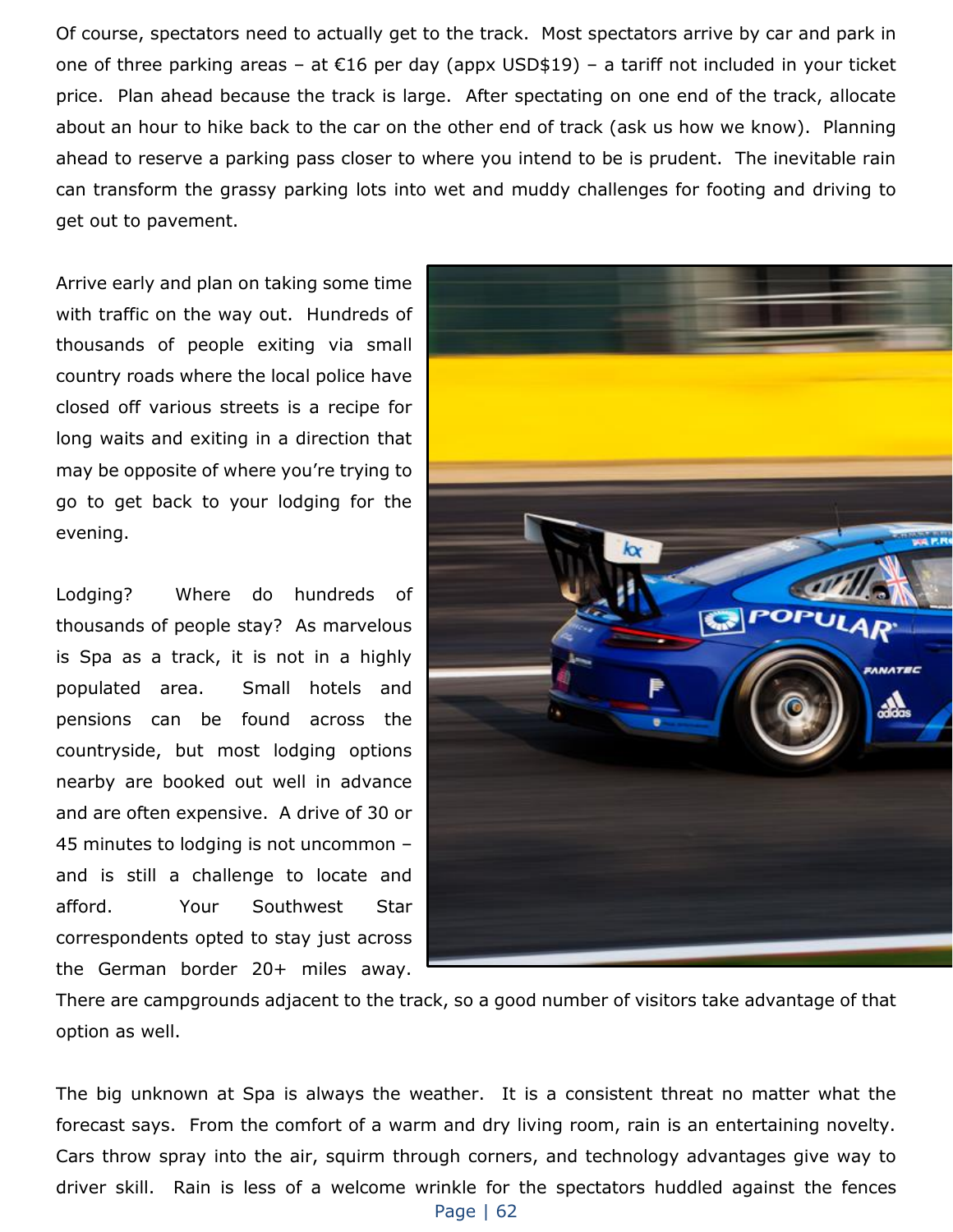trackside. The clouds gathering to the west make no effort to hide their intentions, so the only question is when rather than if.

During the 2017 weekend, rain approached and threatened qualifying but was polite enough to hold off until just after qualifying concluded. Just after the television audience tuned out and Lewis Hamilton begun to take questions from the media regarding his pole position, the heavens opened and torrents of rain drenched the track and everyone without cover. Some spectators fled for their cars. Others retreated into the forest for cover. Others just surrendered to the inevitable



soaking.

We've established that attending a Formula One race at Spa Francorchamps requires advance planning, money, a good pair of walking shoes and an umbrella. So, what's the upside?

Formula One cars are fast. Very fast. Three practice sessions, one qualifying session and the race itself gives fans the opportunity to see cornering speed unlike anything else on four wheels. By way of comparison, the fastest lap in the Porsche Supercup support race at Spa on the same weekend was 2.26.287 minutes. The fastest race lap in the Formula One race was 1:46.577 minutes – almost 40 seconds difference. A Porsche 911 GT race car is a quick piece of kit, so a gap of 40 seconds is significant.

Speaking of the Porsche, spectators were

treated to a program of support races that included two Porsche Mobil1 Supercup series races. For open-wheel formula cars, the Formula 2 and GP3 series also joined the weekend calendar. Not only are these entertaining, but they often give a glimpse of the future of Formula One since many drivers come through the Formula 2 ranks.

The Southwest Star Magazine – your cars & your events The 2017 Formula One race at Spa proved to be a critical inflection point in the season. Ferrari and Mercedes were neck and neck coming into the race, but Mercedes and Lewis Hamilton claimed